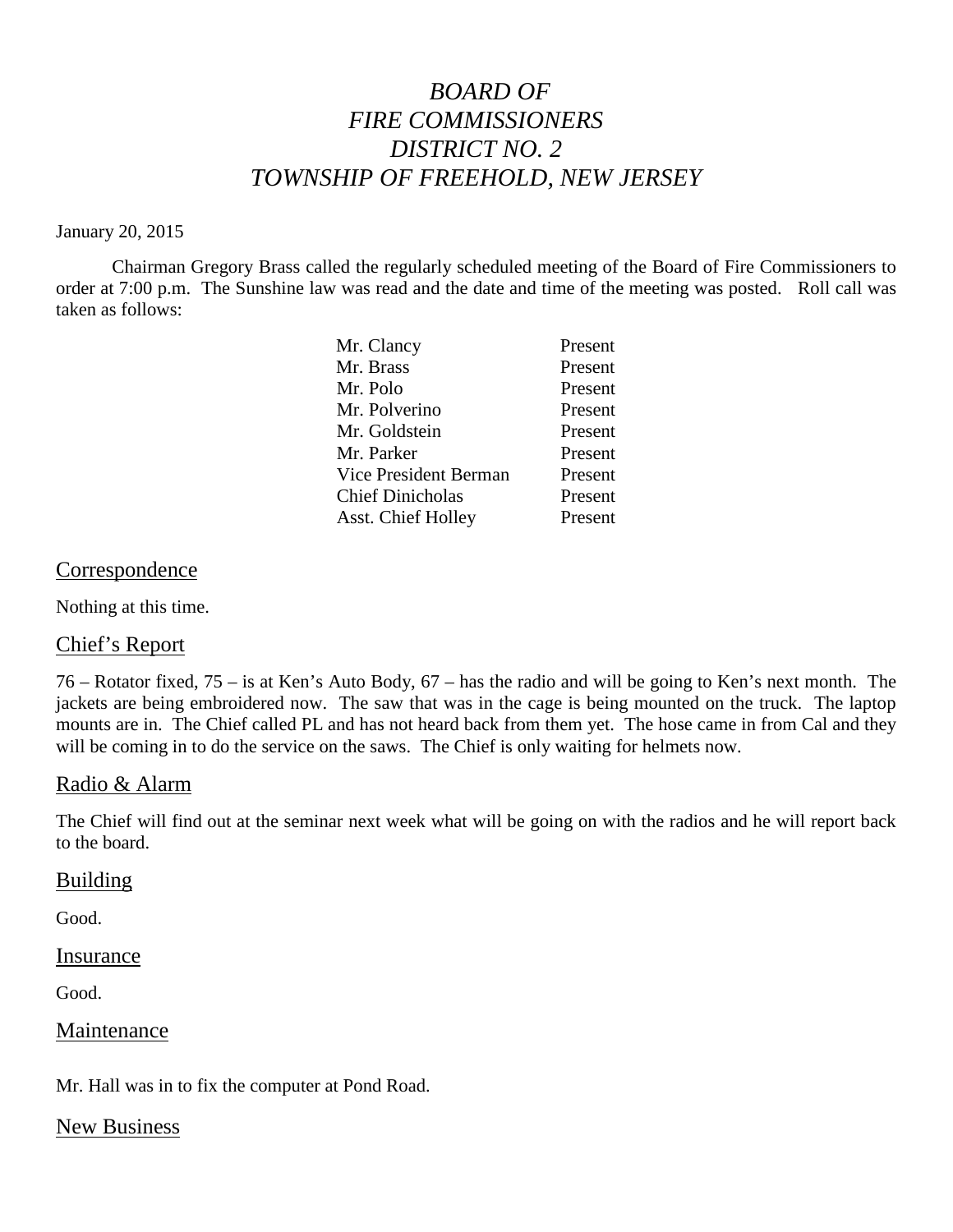Mr. Polverino wanted to let the Board know that he had done some checking and the zoning for the firehouse can be changed.

They discussed the old, used, Scott Paks, that were donated, to see what could be done with them. Bill Kanzler knows of a fire company, in Georgia, that has an interest in them. To ship them to Georgia would be about \$3,000. The companies are unable to come up with that money, so he suggested that he drive them down and the companies in Georgia will pay for his expenses. Mr. Polo made a motion and Mr. Polverino  $2<sup>nd</sup>$  it, roll was called and the Board has approved the trip. He will come back in the spring and let the Board know when he is going to go.

## Old Business

The Chief would like to change the light bars on 75 and 76 to LED. This will make the electrical system on the trucks more efficient. The Chief will get the costs and report back to the Board.

Spillman System – The chief will review everything with the Capt. Tomorrow andgive the Board a report next month.

## Treasurer's Report

Received a check in the amount of \$800 from the township of freehold and was deposited into the Money Market account on Dec. 27, 2014. Received the  $4<sup>th</sup>$  qtr. Tax payment in the amount of \$267,541.50 and was deposited on Dec. 27, 2014.

Freehold Savings Bank

|                       | Checking                    | 472.40         |
|-----------------------|-----------------------------|----------------|
|                       | <b>Money Market</b>         | 744,488.21     |
|                       | CD                          | 627,195.57     |
| Wells Fargo Bank      | Checking                    | 50.00          |
|                       | Savings                     | 50.00          |
| Total assets:         |                             | \$1,372,255.18 |
| January Bills         |                             |                |
| Accounts payable 2014 |                             |                |
| 9431                  | JCP & L                     | 868.94         |
| 9432                  | NJ Natural Gas              | 1,773.79       |
| 9433                  | <b>Verizon Wireless</b>     | 775.61         |
| 9434                  | <b>Motorola Solutions</b>   | 7,141.76       |
| 9435                  | <b>Staples</b>              | 223.35         |
| 9436                  | Verizon                     | 480.82         |
| 9437                  | Cablevision                 | 260.03         |
| 9438                  | Buchanan, Ingersol & Rooney | 1,240.34       |
| 9439                  | East Freehold Fire Co.      | 1,799.85       |
| 9440                  | Romeo's Pizza and More      | 475.00         |
| 9441                  | Baco's Gourmet Pizza        | 199.93         |
| 9442                  | Moriarity Env. Sol. Inc.    | 1,313.38       |
| 9443                  | Twp. Of Freehold            | 2,632.51       |
| 9444                  | Samuel Klein & Co.          | 2,580.00       |
| 9445                  | NJ Fire Equip. Co.          | 6,904.88       |
| 9446                  | Fire & Safety Services LTD. | 6,782.40       |